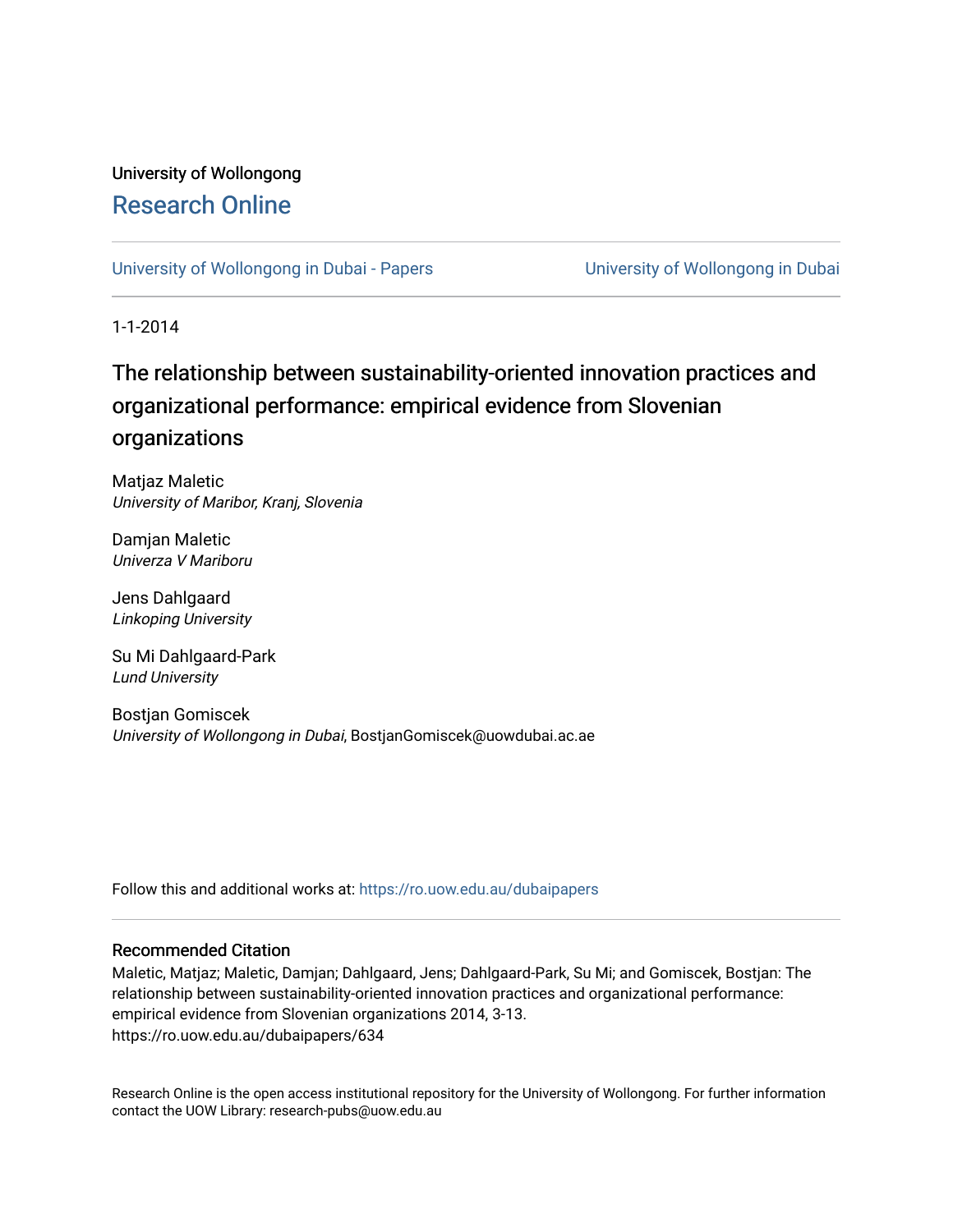DOI: 10.2478/orga-2014-0001

# The Relationship between Sustainability– Oriented Innovation Practices and Organizational Performance: Empirical Evidence from Slovenian Organizations

Matjaž Maletič<sup>1</sup>, Damjan Maletič<sup>1</sup>, Jens J. Dahlgaard<sup>2</sup>, Su Mi Dahlgaard-Park<sup>3</sup>, Boštjan Gomišček<sup>1\*</sup>

1University of Maribor, Faculty of Organizational Sciences, Kidričeva cesta 55a, SI-4000 Kranj, Slovenia; matjaz.maletic@fov.uni-mb.si, damjan.maletic@fov.uni-mb.si, bostjan.gomiscek@fov.uni-mb.si (corresponding author) <sup>2</sup>Linköping University, Department of Management and Engineering, Sweden; jens.jorn.dahlgaard@liu.se 3Lund University, Department of Service Management, Sweden; Su\_Mi.Dahlgaard-Park@ism.lu.se

Background and Purpose - The purpose of this paper is to empirically analyse the effects of sustainability-oriented innovation practices on the overall organizational performance. Further, this paper also aims to advance understanding of the measurement of corporate sustainability practices with the focus on innovation dimensions.

Design/Methodology/Approach - The study uses data obtained from a survey of 116 organizations encompassing both the manufacturing and service industries in Slovenia. Descriptive statistics were used in order to determine the level of sustainability-oriented innovation practices deployment. Exploratory factor analysis was applied to extract the underlying factors and to provide a basis for assessing their reliability and validity. In addition, regression analysis was used to quantify the effect of sustainability practices on the organizational performance.

Results - Data analysis result showed that sustainability-oriented innovation practices are significantly associated with organizational performance. Therefore, empirical evidence from this research confirmed the premise that building innovation competencies and integrating innovation activities in organization's processes lead to performance benefits. This contributes to the debate about the potential for organizations to be sustainable and competitive.

Conclusion - The presented research on corporate sustainability provides important theoretical and practical insights on which the deployment of sustainability-oriented innovation practices are conducive to fostering a broader set of performance benefits. As such, managers should increase organizations' capacity for innovation which can be beneficial in terms of performance implications and achieving sustainability goals.

Keywords: corporate sustainability, sustainability-oriented innovation, organizational performance, empirical study

# 1 Introduction

The role of business in society has been a concern both of scholars and practitioners for a long time (Salzmann et al., 2005). In this sense, Delai and Takahashi (2013) points out that sustainable development actions and initiatives have become vital aspects for any organization. A sustainable

organization is one that contributes to sustainable development by delivering simultaneously economic, social, and environmental benefits—the so-called triple bottom line (Hart and Milstein, 2003). Many authors have approached this issue by discussing the business case for corporate sustainability, including, Dyllik and Hockerts (2002) and Salzmann et al. (2005). In general, the business case empha-

Received: 13<sup>th</sup> December 2013; revised: 16<sup>th</sup> January 2014; accepted: 27<sup>th</sup> January 2014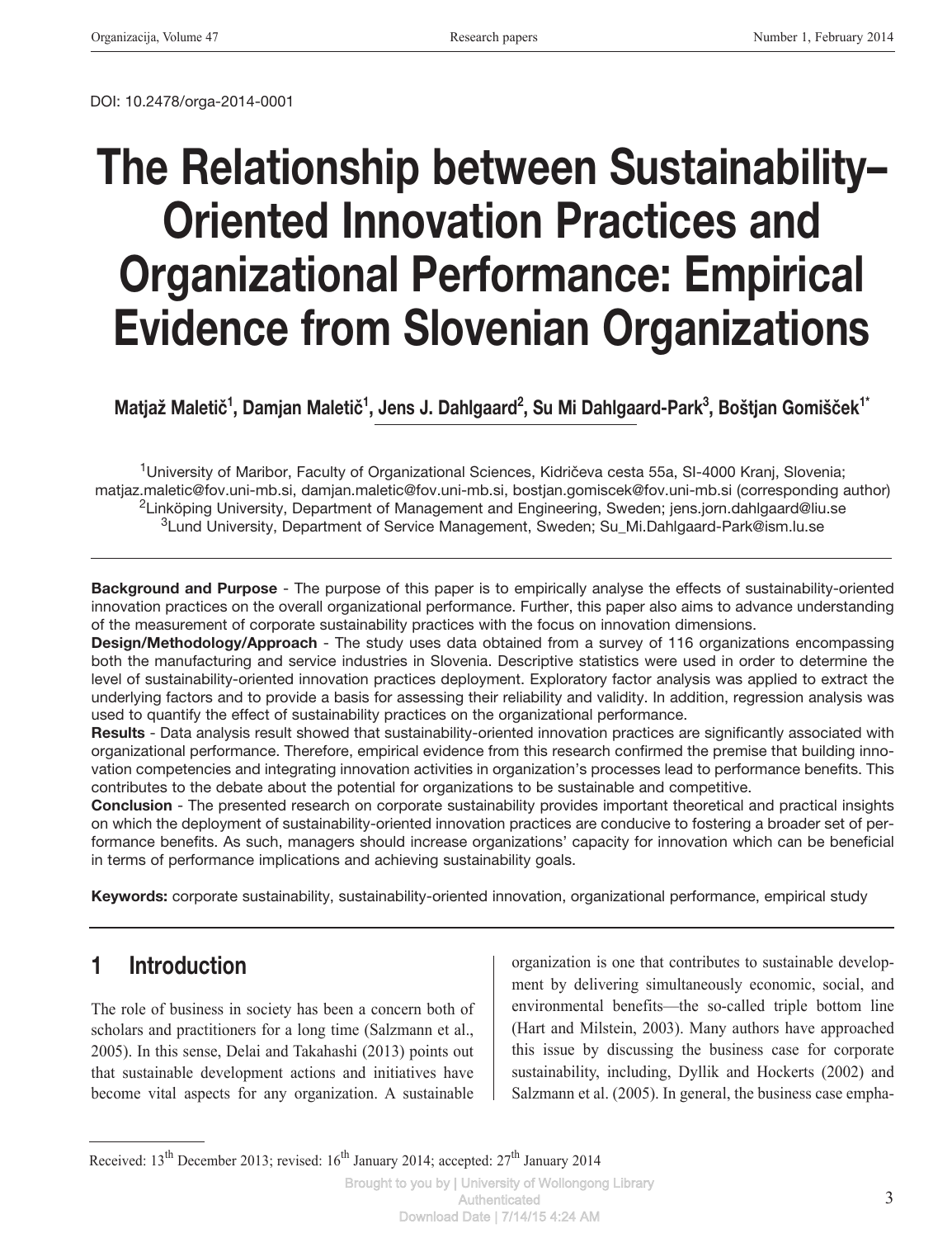sises that business processes directed at achieving sustainable development sense are necessary for the financial growth of an organization. The business case for sustainability is often used to provide motivations for an organization to integrate aspects of sustainability into business processes (Asif et al., 2011).

In addition, many studies have discussed the business case for a sustainability innovation (e.g. Wagner, 2008). In this regard, the challenge for business is to develop innovation strategies in order to respond to needs and expectations of a wide array of stakeholders (Ayuso et al., 2006) and at the same time justify economic rationale behind these sustainability activities (Schaltegger and Wagner, 2006). Furthermore, van Kleef and Roome (2007) suggest that developing competencies that foster innovation for sustainable development can be perceived as the basis of competitiveness. For example, these competencies can enable organizations to offer products and services that create value for customers and to generate new products and services, and therefore adapting to rapidly changing environment faster than competitors (van Kleef and Roome, 2007).

An improved understanding of the link between sustainability-oriented innovation practices and organizational performance does not just contribute to a debate about the business case for sustainability (Schaltegger and Wagner, 2006), but also contribute to the knowledge of measuring sustainability-oriented innovation activities (Pujari, 2006). However, few studies have empirically investigated the specific organizational performance outcomes concerning sustainability-oriented innovation.

Thus, the following research question is addressed in this study: Can an organization benefit by creating and deploying sustainability-oriented innovation practices? Therefore, this study adds to the emerging dialogue on corporate sustainability by empirically investigating the performance benefits of business activities that are directed towards sustainability through innovation.

The paper is structured as follows: firstly, the literature review that underpinned this research and the methodology employed to carry it out are presented in sections 2 and 3, respectively. Then, in section 4 empirical evidence on the relation between sustainability-oriented innovation practices and organizational performance is presented. In section 5, we conclude with a discussion of the results, implications, and issues for further research.

# 2 Literature review

## 2.1 Sustainability practices

Recognizing the multi-dimensional nature of sustainability, a rapidly growing literature documents a wide range of specific sustainability practices being implemented by organizations (see, for example, Hahn and Scheermesser,

2006; Collins et al., 2010; Maletic et al., 2011; Fairfield et al., 2011). One key starting point in the debate on sustainability management is the inclusion of stakeholders and the integration of their respective demands (Seuring and Gold, 2013), which is suggested to be a critical process that helps organizations to understand their key environmental and social impacts (Rocha et al., 2007). As far as corporate environmentalism is concerned, considerable attention has been paid in the literature to the eco-efficiency (Côté et al., 2006) in terms of reducing energy and material intensity, utilizing renewable energy sources, and in the context of emissions reduction of pollutants and waste minimization. Furthermore, apart from talking the environmental problems, many other practices aim at creating more sustainable workplaces by focusing on worker health and safety aspects, employee engagement, equity as well as quality of life (e.g. Hutchins and Sutherland, 2008). Employee centred sustainability practices are also related to the sustainability oriented organizational learning (Siebenhuner and Anold, 2007). Recently, literature has paid attention to the sustainabilityrelated innovation practices, predominantly through the search of the ways on how to manage product development in a more sustainable way (Hallstedt et al., 2013).

Therefore, a number of fields, such as corporate environmentalism, corporate social responsibility, stakeholder, stakeholder theory and sustainable development, have contributed to the expansion of corporate sustainability literature. Due to difficulties in defining the concept of corporate sustainability as well as the multidisciplinary nature of sustainability, there are different approaches in conceptualizing and operationalizing sustainability constructs. One of the most commonly used measures are derived from established sustainability indexes, such as the SAM Dow Jones Sustainability Index, the KLD Social Index or the GRI performance indicators. Most of these sustainability initiatives are developed as a normative frameworks or process guidelines (Ligteringen and Zadek, 2005).

# 2.2 Organizational performance

The concept of organizational performance in literature refers normally to financial aspects such as profit, return on assets (ROA), return on equity (ROE) and economic value added (EVA). While financial measures of performance are among the most widely used by businesses, many researchers have criticized the short-term thinking and emphasize the importance of the non-financial components of performance measurement (e.g. Kaplan, 1983; Otley, 1999). Consequently, as a response to relatively narrow point of view of performance measuring, a more balanced approaches of performance measurement systems (PMSs) to include financial and non-financial performance measures, as well as explaining cause-and-effect relationships between the various measures, and providing better insight in terms of links between PMS and organization's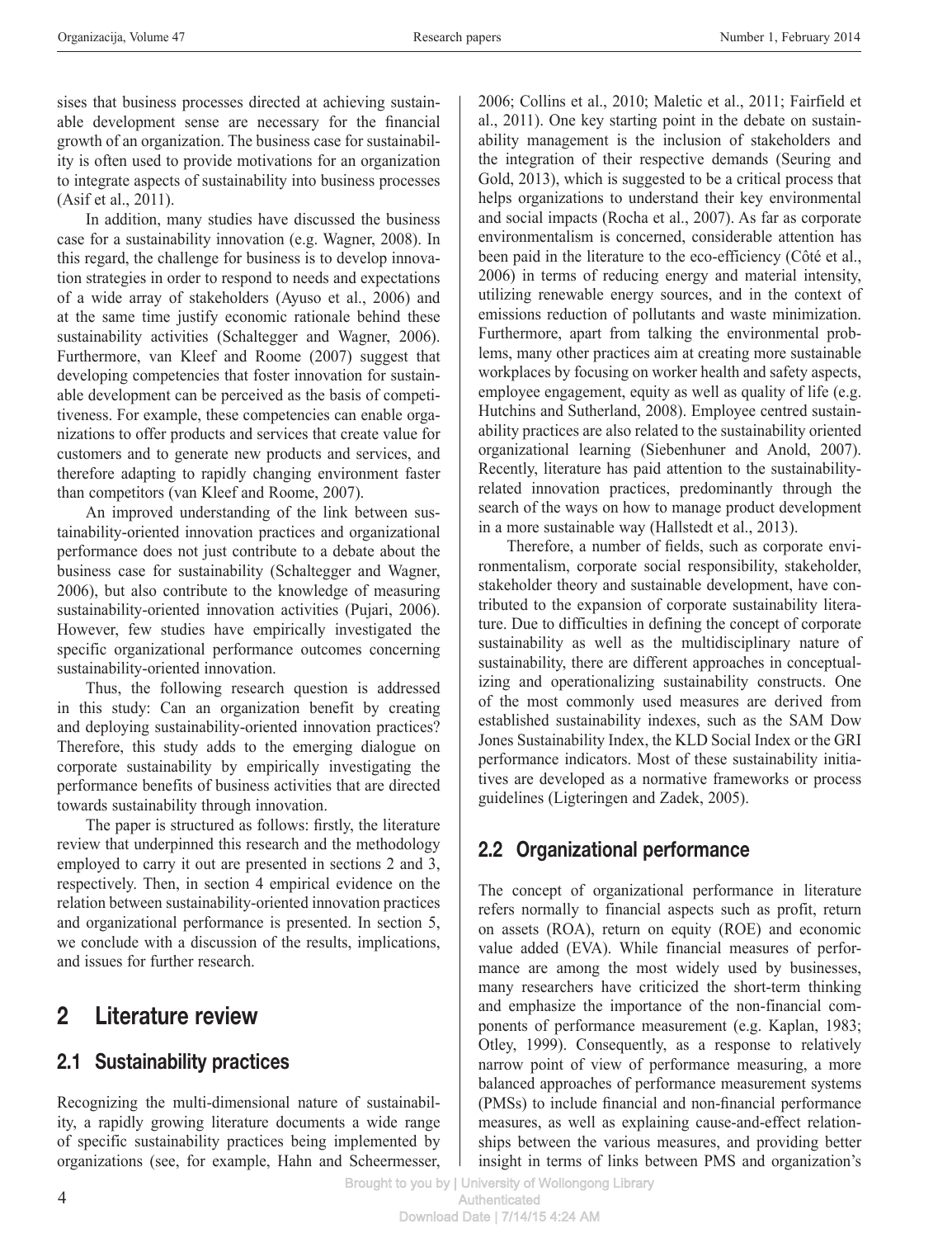strategy have been proposed (Kaplan and Norton, 1996; Neely and Adams, 2000). Thus the two most well-known and frequently used models for performance management – the balanced scorecard and the European Foundation for Quality Management's (EFQM) Excellent Model - reflect the development. The key in developing these models is to construct the multiple organizational performance measures so that they are properly integrated and directed towards achieving organizational goals and strategy. Various Quality models, among others, Deming model and Malcom Baldridge model are some forerunners of the integrated performance management models of which focuses were paid in multiple performance variables. In line with these developments, Gomes et al. (2011) further suggest that organizations should (among other performance measures) also pay attention to softer performance measures, such as social responsibility. Based on corporate social performance and corporate financial performance, Fauzi et al. (2010) proposed a multi-dimensional concept of triple bottom line (TBL) as sustainable corporate performance.

Considering the academic perspective, a number of studies have applied different ways to measure organizational performance. As a result, different measures of overall organizational performance have been used to the same phenomenon, i.e. overall organizational performance. The most frequently used measures of organizational performance in empirical studies are financial performance, market performance, quality performance, product innovation, process innovation, operational performance and customer satisfaction (e.g. Lin and Kuo, 2011; Antony and Bhattacharyya, 2010; Fuentes-Fuentes et al., 2004). As pointed out by Tangen (2003), different performance dimensions may have to be combined to get a balanced and complete view of the organization's performance. For instance, Venkatraman and Ramanujan (1986) consider three aspects of performance, among them are financial performance, business performance, and organizational effectiveness and the later have been subsequently known as organizational performance. They suggested that a broader conceptualisation of the organizational performance would (in addition to financial indicators) include operational indicators as well when measuring the organizational performance. The operational indicators may include such measures as new product introduction, product quality, manufacturing value-added and marketing effectiveness.

## 2.3 Sustainability and innovation

As stated by Klewitz and Hansen (2013), the debate on organizations that strive to achieve the goals of sustainable development through innovation was initially focused on eco-innovations. In general, one can argue that eco-innovations include several dimensions, such as: design dimensions, user dimensions, product service dimensions, governance dimensions and the engagement of key stakeholders in the innovation process (Carrillo-Hermosilla et al., 2010). The ultimate goal of putting efforts to eco-innovations is to provide new business opportunities and contribute to a transformation towards a sustainable society (Carrillo-Hermosilla et al., 2010). Generally, eco-innovations can be divided in the three main categories, as follows (Rennings et al., 2006):

- **n** *Process innovations* enable the production of a given amount of output (goods, services) with less input. The latter can be interpreted in terms of the eco-efficiency (Côté et al., 2006) which aims to reduce the material and energy intensity. Process innovations can be further subdivided into innovations in end-of-pipe technologies and innovation in integrated technologies categories (Rennings et al., 2006).
- *Product innovations* encompass the improvement of goods and services or the development of new goods categories (Rennings et al., 2006). It is suggested that most of the sustainability-oriented product/service innovations relate to incremental or evolutionary innovation (e.g. remanufactured products, recycled content, organic cotton-based clothing, and water-based paints) (Pujari, 2006).
- <sup>n</sup> *Organizational innovations* include new forms of management systems. This could also include environmental management systems (Poksinska et al., 2003). More recently, the trend has moved towards holistic sustainability management system standards and guidelines (Maas and Reniers, 2013).

Lately, the debate on sustainability and innovation has expanded its focus to include a wide range of themes such as sustainability-related innovation (e.g. Wagner, 2008; Klewitz and Hansen, 2013), sustainable innovation (Boons et al., 2013), CSR-driven innovation (e.g. Hockerts, 2008) as well as the discussion regarding the development of more sustainable management systems (Maas and Reniers, 2013).

# 3 Methods

# 3.1 Sample and data collection

A survey questionnaire was mailed to the managers of a random sample of Slovenian organizations. To ensure a reasonable response rate, the survey was sent in two waves. The questionnaire with the cover letter indicating the purpose and significance of the study was emailed to target respondents. Managers were chosen because they were considered to be familiar with the implementation of sustainability practices and performance indicators.

A total of 116 usable responses were received from a sample of Slovenian organizations. The profile of the organizations and respondents is provided in Table 1.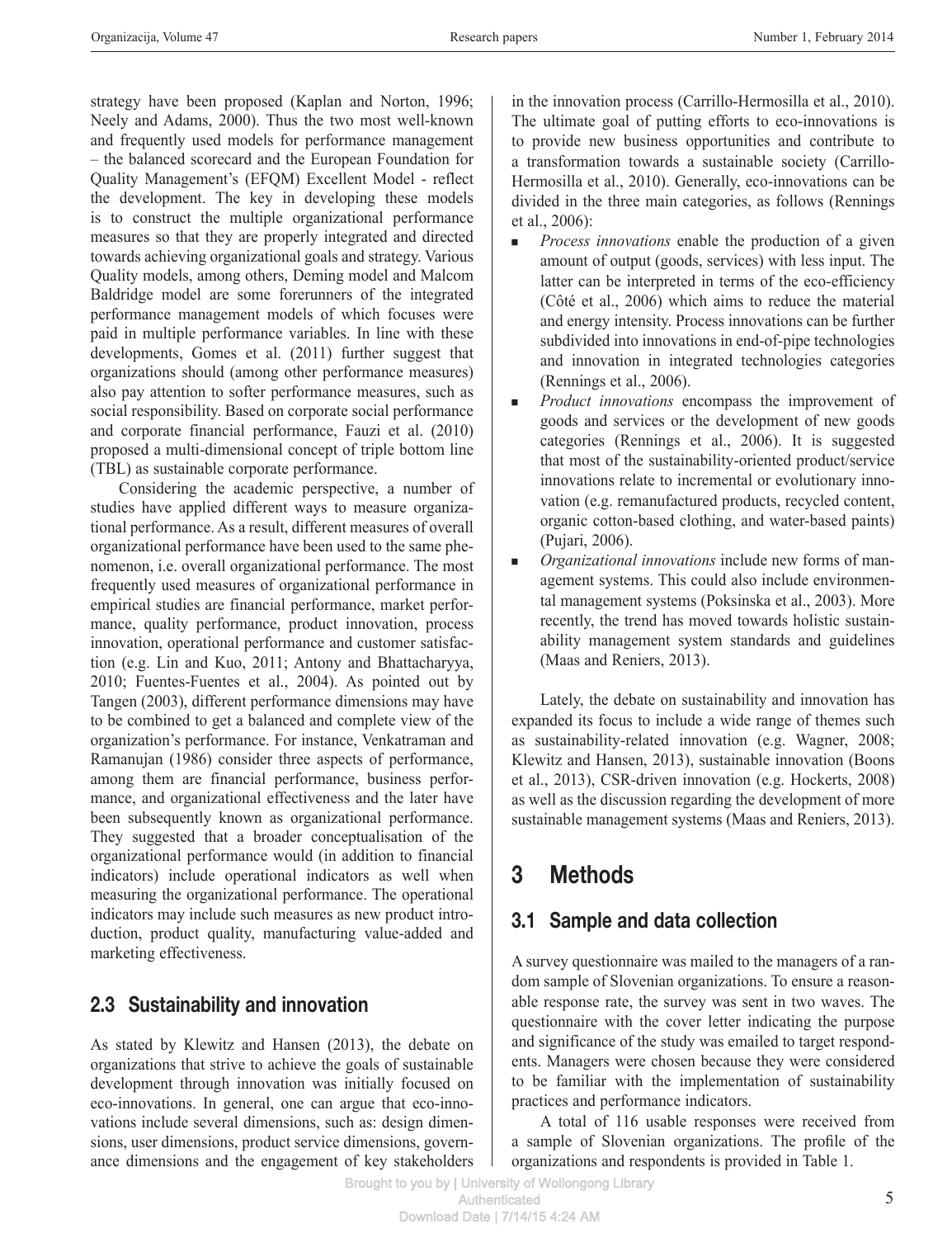| <b>Sample distribution</b>       |                      | Percentage     |
|----------------------------------|----------------------|----------------|
| Respondent profile               | Middle management    | 38.6           |
|                                  | Frontline management | 22.8           |
|                                  | Top management       | 21.1           |
|                                  | Data not available   | 17.5           |
|                                  | Total                | $100(N=116)$   |
| Organization profile (employees) | $0 - 5$              | 6.0            |
|                                  | $5 - 50$             | 18.1           |
|                                  | $50 - 250$           | 31.9           |
|                                  | 250-500              | 9.5            |
|                                  | over 500             | 26.7           |
|                                  | Data not available   | 7.8            |
|                                  | <b>Total</b>         | $100(N = 114)$ |

#### *Table 1. Profile of the respondents in our sample*

### 3.2 Measures

*Independent variables: sustainability-oriented innovation practices*. Although our study mostly used multi-item scales that were verified through various analyses, appropriate scale for sustainability-oriented innovation practices was not available. Hence, the domains of construct were identified via a thorough review of the literature. Several items were operationalized in relation to eco-innovation activities in product development process (e.g. Pujari, 2006), stakeholder integration in product development process (e.g. Seuring and Gold, 2013) as well as in relation to business process improvements (e.g. Côté et al., 2006).

The items measuring sustainability oriented learning and the development of competencies supporting innovation were developed based on the literature review related to sustainability and organizational learning (e.g. Lozano, 2011; Siebenhuner and Anold, 2007; van Kleef and Roome, 2007).

Therefore, a diverse range of operationalizations has emerged for the sustainability-oriented innovation practices. The complete items of these scales are presented in Table 2.

*Dependent variable: organizational performance*. While recognising that performance is multi-dimensional concept (Chenhall and Langfield-Smith, 2007), we designed our survey instrument to capture the most commonly studied dimensions of organizational performance. The organizational performance sub-constructs were operationalised by developing several items based on a literature review (e.g. Baird et al., 2011; Kaynak, 2003; Martensen et al., 2007; Prajogo and Sohal, 2003; Veleva and Ellenbecker, 2001; Hutchins and Sutherland, 2008). Therefore, we understand the concept of organizational performance to be composed of the following sub-constructs: financial and market performance, quality performance, innovation performance, environmental performance and social performance. A resulting

four-item scale captures the extent to which organizations achieve business success. A four-item scale measures quality performance and captures the extent to which organizations have improved quality of their products and services during the last 3 years and meet customer satisfaction. A four-item scale measures innovation performance in terms of product and process innovation. A four-item scale measures environmental performance and captures the extent to which organizations achieve efficiency of material and energy consumption. Finally, a four-item scale measures social performance from the employee perspective (satisfaction, motivation and turnover ratio). The corresponding items for measuring the organizational performance are presented in Appendix A.

# 4 Analysis and Results

## 4.1 Measurement and validation of constructs

*Sustainability-oriented innovation practices.* The scales for measuring sustainability-oriented innovation practices were subjected into validity and reliability tests. The construct validity was assessed merely using exploratory factor analysis (EFA) based on oblique rotation (Direct Oblimin). The scale reliability was tested by calculating its Cronbach's alpha. Additionally, we performed corrected item-total correlations (CITCs) in order to strengthen validity and reliability results. The results of the validity and reliability test are presented in Table 2. The result of factor analysis supports the validity of the two sub-constructs as indicated by the amount of variance explained which exceeded 50%, and the loading factors of all items within each scale exceeded 0.5 (Hair et al., 2010).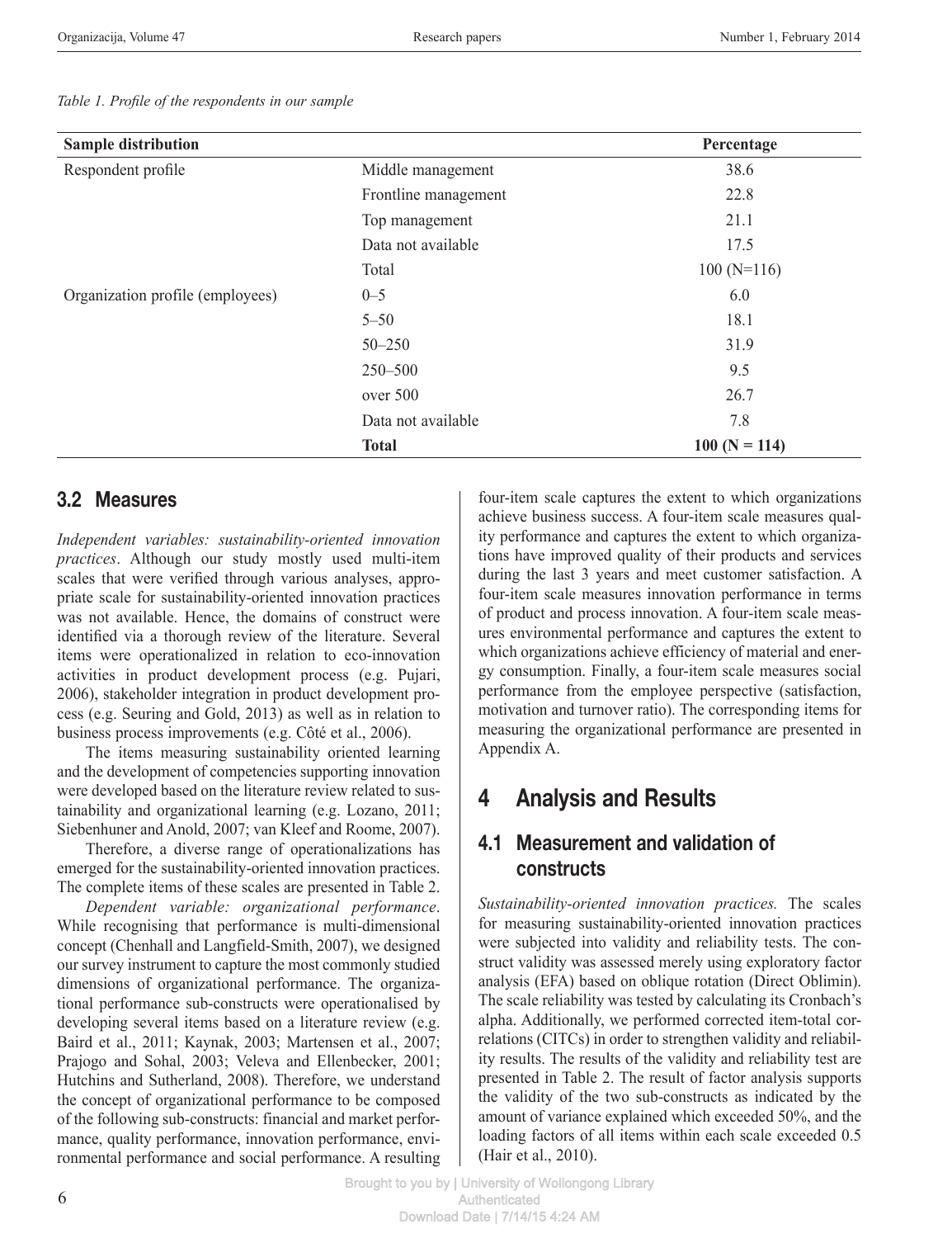#### *Table 2. Scale validity and reliability*

| Factor       | <b>Items</b>                                                                                                                                                                                      | Factor<br>loading | <b>CITC</b> |
|--------------|---------------------------------------------------------------------------------------------------------------------------------------------------------------------------------------------------|-------------------|-------------|
| <b>SOPPD</b> | We consider sustainability as an opportunity for product/service differentiation                                                                                                                  | .974              | .733        |
|              | Multiple departments (such as marketing, manufacturing, and purchasing) are<br>working together on sustainability related initiatives                                                             | .761              | .610        |
|              | The organization undertakes regularly business process reengineering with a focus<br>on green perspectives                                                                                        | .753              | .776        |
|              | The organization makes improvements to radically reduce environmental<br>impacts of products and services' life-cycles                                                                            | .714              | .773        |
|              | Preliminary market assessments are made to obtain customers' view of green product<br>ideas                                                                                                       | .655              | .626        |
|              | We search for external sources (e.g. partners, customers, research institutions) of<br>knowledge in our search for innovative ideas related to sustainability                                     | .643              | .668        |
|              | *The organization is characterised by a learning culture stimulating innovation for<br>sustainability                                                                                             | .532              | .749        |
|              | *The business processes are flexible allowing us to achieve high levels of<br>responsiveness towards key stakeholder needs and demands                                                            | .503              | .374        |
|              | *The organization involves key non-market stakeholders issues (such as local com-<br>munities, general public, governments and NGOs) early in the product/service design<br>and development stage | .386              | .473        |
| <b>SOICD</b> | We develop new competencies supporting innovation in the organization                                                                                                                             | $-.931$           | .752        |
|              | We continuously try to strengthen innovation skills in key areas where we have no<br>prior experiences                                                                                            | $-.851$           | .755        |
|              | The organization is constantly exploring new/different ways to understand the expec-<br>tations and requirements of key stakeholders                                                              | $-.814$           | .667        |
|              | We acquire innovative environmental-friendly technologies and processes                                                                                                                           | $-.656$           | .644        |
|              | *The organization involves key market stakeholders (customers, suppliers) early in<br>the product/service design and development stage                                                            | $-.484$           | .496        |

*\*Excluded from further analysis*

*SOPPD - sustainability-oriented process and product deployment*

*SOICD - sustainability-oriented innovation competencies deployment*

As shown in Table 2, the results show two factors with eigenvalues greater than one, accounting for 58.168 % of the variance (K-M-O statistic 0.891; Bartlett statistic 898.029; significance 0.000). Thus, a model with two factors may be adequate to represent the data. To ensure a convergent validity a cut-off value of 0.6 and above is considered in this study. The first factor shows the variables having a common underlying dimension of 'sustainability-oriented process and product deployment (SOPPD)'. The main variables, which load heavily on this factor, are related to the eco-innovation activities in product development process as well in relation to innovative sustainability solutions in business processes. The second factor, named 'sustainabilityoriented innovation competencies deployment (SOICD)',

includes the variables related to developing new knowledge and skills aiming to foster sustainability-related innovations.

The alpha coefficients have the acceptable value ranging from 0.85 to 0.89, with the lowest value for the variable SOICD and the highest value for the variable SOPPD. Therefore, the alpha value for each construct was well above the recommended value of 0.70, which is considered satisfactory for exploratory research (Hair et al., 2010). As shown in Table 2, the corrected item-total correlation scores range from 0.37 to 0.78. The rules of thumb suggest that the item-to-total correlations should exceed 0.5 (Hair et al., 2010). Accordingly, some items are considered to be excluded from further analysis (in table marked with an »\*«).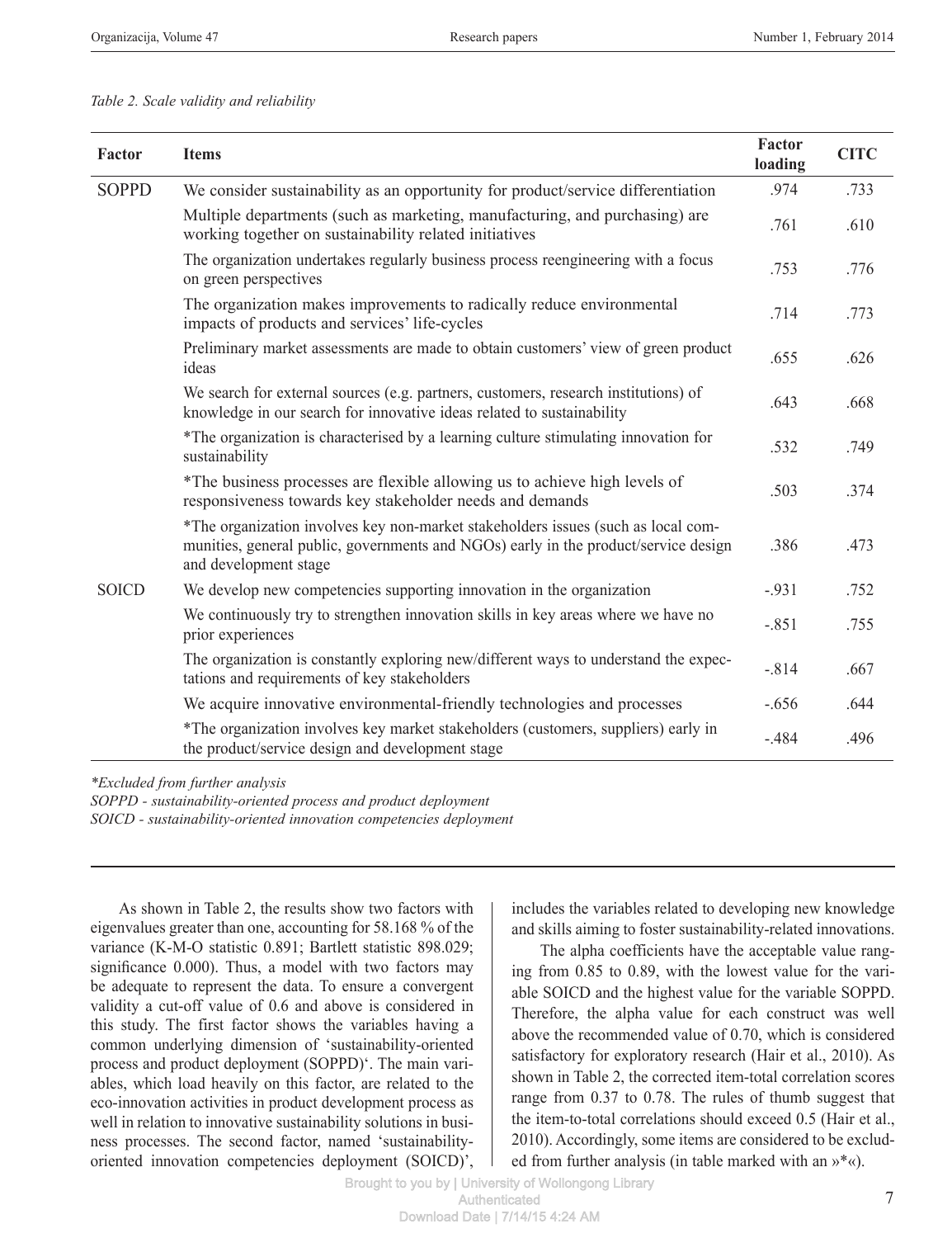*Organizational performance*. Organizational performance measures were assessed via responses to the question 'Please select the number (on a 5-point Likert-type scale) that accurately reflects the extent of your organization's overall performance over the last three years on each of the following'. The following dimensions of organizational performance were included in the questionnaire: financial and market performance, quality performance, innovation performance, environmental performance and social performance.

In order to confirm the latent factor structure for measured variables, an exploratory factor analysis (EFA) was performed using the principal components analysis (PCA) with the Varimax rotation method. The results show five factors with eigenvalues greater than one, accounting for 69.961% of the variance (K-M-O statistic 0.869; Bartlett statistic 1497.571; significance 0.000). In order to guarantee the convergent and discriminant validity, the low loading items (< 0.6) were excluded from the subsequent data analysis. Factor loading of organizational performance items are presented in Appendix A.

## 4.2 Descriptive statistics

Prior to further statistical analysis, we first investigated the descriptive statistics for study variables. Means, standard deviations, and bivariate correlations are presented in Table 3. Observing the overall sub-constructs, we can see that the highest mean value corresponds to the SOICD (3.94), while the lowest value corresponds to the financial and market performance (3.21). However, respondents' organizations appeared to be implementing sustainability-oriented innovation practices to a relatively strong extent (means of 3.89 and 3.94, respectively).

As expected, the results indicated positive relationships between sustainability-oriented innovation practices and all organizational performance dimensions, with correlations ranging from  $0.32$  to  $0.56$  ( $p < 0.01$ ). Furthermore, SOPPD shows the strongest correlation with the overall organizational performance  $(r = 0.543, p < 0.01)$ , and the lowest correlation with the financial and market performance  $(r =$ 0.315, p<.001). Regarding the SOICD, the strongest correlation was observed in the case of overall organizational performance  $(r = 0.543, p < 0.001)$ , while the lowest value was found in the correlation between SOICD and environmental performance  $(r = 0.333, p < 0.001)$ .

# 4.3 Regression analysis

First, mean scores were calculated from the scale's items to generate the composite scores for the organizational performance. This newly created composite variable was subsequently used in the regression analysis. Furthermore, the normality of the composite score was checked and the result indicated no major violation, with skewness and kurtosis values well within the accepted range  $(\pm 1 \text{ and } \leq 3)$ , respectively). Additionally, the Kolmogorov-Smirnov test of normality supports the aforementioned arguments (K-S  $= 0.057$ ,  $p = 0.200$ ).

Table 4 summarises the regression results for the effects of sustainability-oriented innovation practices on the organizational performance.

The results in Table 4 show that the overall regression model is significant with an F value of  $33.047$  (P = 0.000). Furthermore, to examine multi-collinearity, we calculated variance inflation factors (VIF) for the regression equation. The VIF for the Model  $\pm$  was 1.62, which is well below the rule-of-thumb cut-off of 10 (Field, 2005).

|                                           | Mean | <b>SD</b> | (1)       | (2)       | (3)       | $\left(4\right)$     | (5)       | (6)                  | (7)       |
|-------------------------------------------|------|-----------|-----------|-----------|-----------|----------------------|-----------|----------------------|-----------|
| $(1)$ SOPPD                               | 3.89 | .76       |           |           |           |                      |           |                      |           |
| (2) SOICD                                 | 3.94 | .75       | $.617***$ |           |           |                      |           |                      |           |
| (3) Organizational performance            | 3.48 | .66       | $.543***$ | $.561$ ** |           |                      |           |                      |           |
| (4) Financial and market perfor-<br>mance | 3.21 | .91       | $.315***$ | $.361$ ** | $.829***$ |                      |           |                      |           |
| (5) Quality performance                   | 3.81 | .68       | $.335***$ | $.459***$ | $.708***$ | $.526$ <sup>**</sup> |           |                      |           |
| (6) Innovation performance                | 3.48 | .96       | $.472$ ** | $.510***$ | $.847***$ | $.686***$            | $.504***$ |                      |           |
| (7) Environmental performance             | 3.54 | .82       | $.494***$ | $.333***$ | $.709***$ | $.464***$            | $.347***$ | $.493***$            |           |
| (8) Social performance                    | 3.33 | .86       | $.479***$ | $.494***$ | $.752$ ** | $.478$ **            | $.481$ ** | $.520$ <sup>**</sup> | $.424***$ |

*\*\*. Correlation is significant at the 0.01 level (2-tailed).*

Brought to you by | University of Wollongong Library **Authenticated** Download Date | 7/14/15 4:24 AM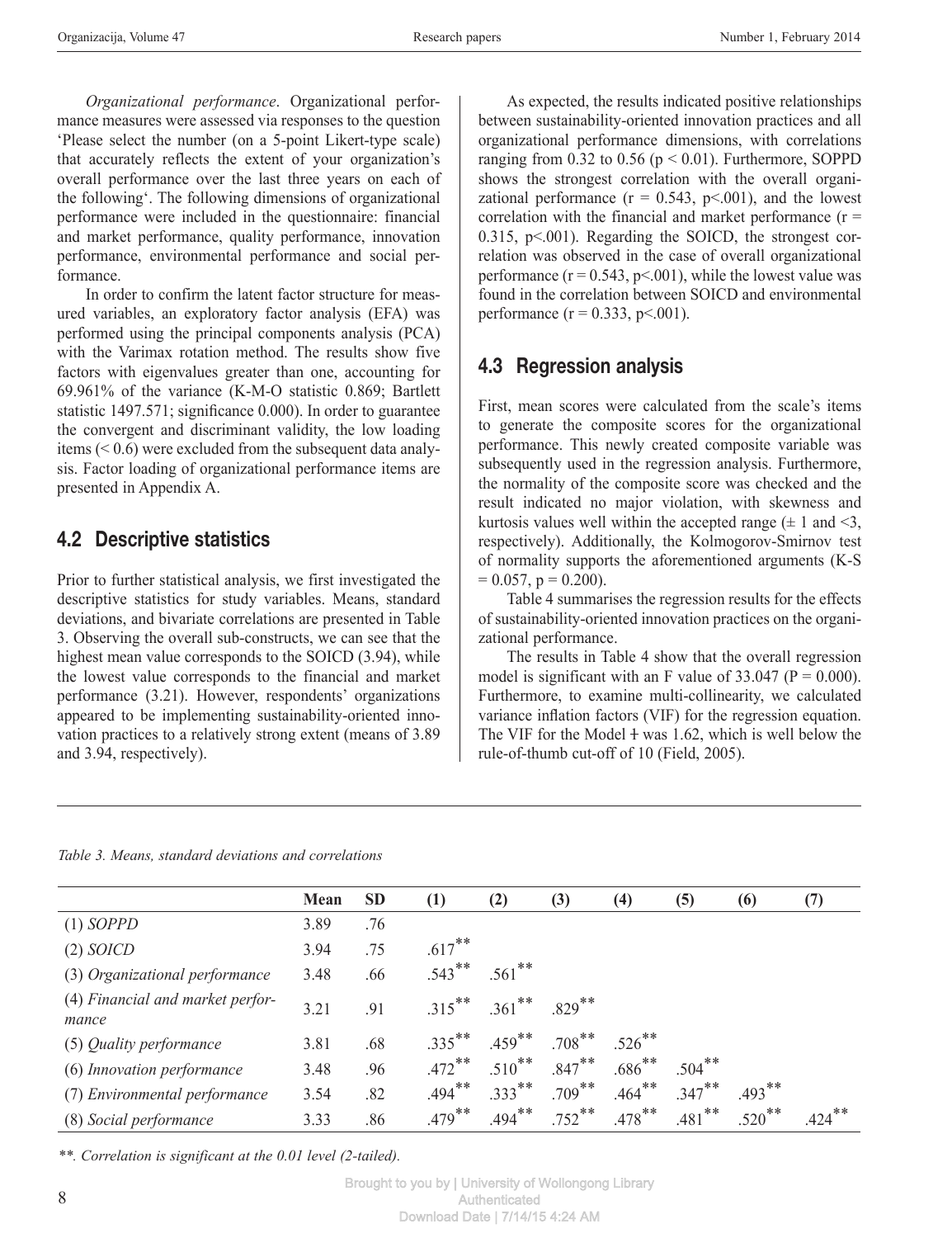*Table 4. Results of regression analysis: SOPPD, SOICD, and organizational performance*

| Dependent: organizational performance |           |  |
|---------------------------------------|-----------|--|
|                                       | Model     |  |
| <b>SOPPD</b>                          | $0.315**$ |  |
| <b>SOICD</b>                          | $0.364**$ |  |
| $R^2$                                 | 0.375     |  |
| Adjusted $\mathbb{R}^2$               | 0.364     |  |
| F                                     | 33.047    |  |
| P-value of overall model              | 0.000     |  |

*\*\*P < 0.01*

As shown in Table 4, the results of the regression analysis suggest that both sub-constructs of sustainabilityoriented innovation practices have a significant relationship with organizational performance ( $\beta = 0.315$ ,  $p < 0.01$ ;  $\beta =$ 0.364,  $p < 0.01$  respectively). R square shows that 38% of the variation in organizational performance is explained by the sustainability-oriented innovation practices. Thus, the basic premise which suggests a positive relationship between sustainability practices and organizational performance is supported.

## 5 Discussion and conclusions

Debates relating to corporate sustainability are becoming important subjects of the wide range of management literature in this century (Asif et al., 2011). Organizations are confronted with environmental and social issues in their decisions, not only to take into account moral and legal responsibility that need to be encouraged (Takala and Pallab, 2000), but also to ensure sustainable economic success (Wagner, 2010; Koo et al., 2013). Although researchers have widely discussed the relevant issues of sustainability-oriented innovation (e.g. Wagner, 2008; Klewitz and Hansen, 2013), there is a lack of empirical evidence on the relationship between these activities and overall organizational performance. To fill this existing research gap, this research proposed a novel construct – sustainability-oriented innovation practices - and developed a research framework to further discuss the effect of these practices on the organizational performance.

Furthermore, our study underscores previous assertions that organizations can benefit from pursuing sustainability (e.g. Schaltegger and Wagner, 2006). The results of the regression analysis have confirmed the premise that sustainability practices positively influence the organizational performance. As such, the study provides empirical evidence indicating that organization can benefit by obtaining and deploying sustainability-oriented innovation practices. In particular, the results of this study suggest that organizational learning in terms of developing new sustainabilityoriented innovation competencies can provide superior performance benefits to the organization. Indeed, several prior studies have suggested that organizational learning with regard to innovation can contribute positively to the sustainability (e.g. Lozano, 2011; Siebenhuner and Anold, 2007). In this regard we can argue that developing capabilities and, therefore, acquiring the intangible assets, is essential for future growth and it is needed to successfully integrate and embed the sustainability in every aspect of the organization.

Furthermore, the results of this study indicate that organizations can benefit from integrating sustainability aspects in their products and processes, as reflected by the positive and significant effect of SOPPD on the organizational performance. These findings are somewhat supporting the argument that incorporating sustainability activities in product and process development can provide tools and mechanisms to organizations to enhance their economic benefits without affecting environment and communities (Pujari, 2006; Schrettle et al., 2013). Therefore, our study leads us to suggest that organizations should built sustainability aspects into tangible and intangible product/process quality characteristics, through a constant focus on stakeholders' wants and needs, and on the basis of principles of continuous improvement.

## 5.1. Theoretical contributions and managerial implications

While drawing on earlier work on performance implications of sustainability management activities (e.g. Wagner, 2008), this research contributes to the literature by focusing on the link between sustainability-oriented innovation practices and organizational performance (e.g. Antony and Bhattacharyya, 2010). Seen in this context, the main theoretical contribution of this study is reflected through the proposal of a novel construct – sustainability-oriented innovation practices - and the successful verification of the effect of these practices on the organizational performance. Additionally, this study considered "sustainability-oriented process and product deployment" and "sustainability-oriented innovation competencies deployment" as the two sub-dimensions of the newly developed construct. This is significant because so far there are only a few empirically based studies that investigate sustainability-related innovations and its performance implications. In this regard, this work can contribute to a better understanding of the underlying dimensions of sustainability-oriented innovation and its relationship with the overall organizational performance. The developed research framework and empirical evidence from this study can provide useful reference for further studies to investigate the relevant literature regarding corporate sustainability, innovation, and performance.

In addition, our results also have significant managerial implications. First, organization's competitive advantage can be achieved by focusing on its environment, includ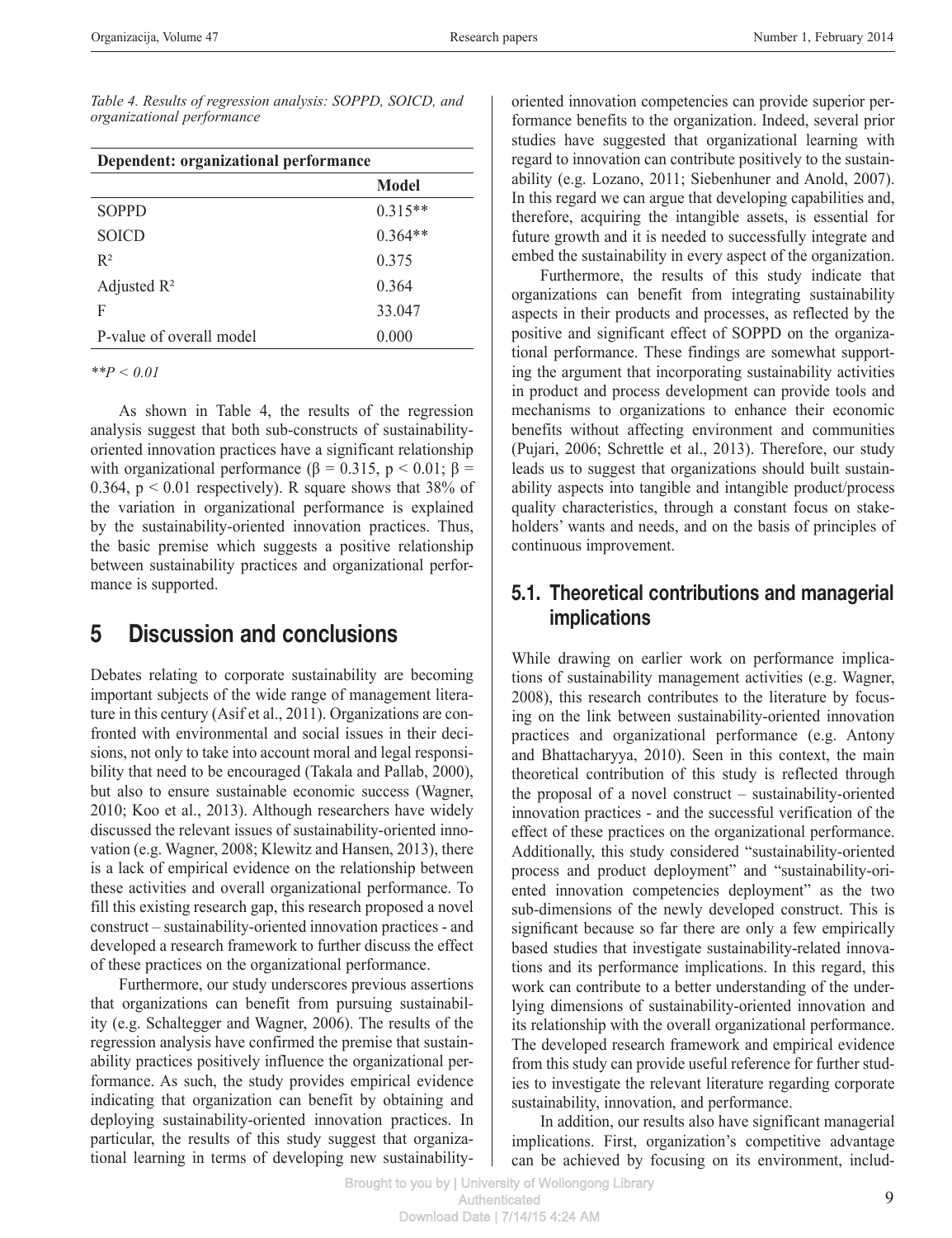ing its customers' needs and other stakeholders' demands as well as by interacting with potential partners. Among others, this also requires from organization to change the view of the customer from a passive participant to an active contributor in product development (Witell et al., 2011). Therefore, managers should encourage employees to understand stakeholders' present and future needs as well as to pursue knowledge that is outside the scope of their organization. Considering the intra-organizational creation of new knowledge, managers should take into account crossfunctional integration in order to enable employees to share existing knowledge and develop new sustainability-oriented innovation competencies.

Second, the capability of an organization to create innovative and sustainable solutions (i.e. process innovations, product innovations and service innovations) can be viewed as organizational resource. Therefore, managers should establish an efficient mechanism to sustain this asset and effectively use it to enhance performance and gain competitive advantages. Accordingly, managers should strive to achieve sustainable innovation excellence in terms of developing innovative new products or services in a way which both in the short term and in the long run satisfies the customers and other stakeholders, such as employees, suppliers and society, in a balanced way (Dahlgaard-Park and Dahlgaard, 2010).

# 5.2. Limitations and future studies

As with all empirical studies, there are a number of limitations and directions for future research. First, the scales that were used to measure the construct 'sustainability-oriented innovation practices' capture only limited dimensions of innovation-related themes. Future research needs to examine the usefulness of additional measures. Secondly, due to a relatively small sample size, care should be taken while generalizing the results. Future research on sustainabilityoriented innovation could also be more specific in estimating the relative contribution of each of the sub-constructs to the particular dimension of organizational performance (e.g. comparison of the effects of SOPPD and SOICD on the financial and market performance). Therefore, the results of this study can stimulate further development of theory building and conceptual development within the interdisciplinary field of corporate sustainability, quality management, innovation, and performance.

# **References**

Antony, J.P. & Bhattacharyya, S. (2010). Measuring organizational performance and organizational excellence of SMEs – Part 1: a conceptual framework. *Measuring Business Excellence*, 14(2), 3-11, http://dx.doi.org/10.1108/13683041011047812

- Asif, M., Searcy, C., Garvare, R. & Ahmad, N. (2011). Including sustainability in business excellence models. *Total Quality Management & Business Excellence*, 22(7), 773–786, http:// dx.doi.org/10.1080/14783363.2011.585784
- Ayuso, S., Rodríguez, M.Á. & Ricartm, J.E. (2006). Responsible competitiveness at the ''micro'' level of the firm. Using stakeholder dialogue as a source for new ideas: a dynamic capability underlying sustainable innovation. *Corporate Governance*, 6(4), 475-490, http://dx.doi.org/10.1108/14720700610689586
- Baird, K., Hu, K.J. & Reeve, R. (2011). The relationships between organizational culture, total quality management practices and operational performance. *International Journal of Operations & Production Management*, 31(7), 789-814. http://dx.doi. org/10.1108/01443571111144850
- Boons, F., Montalvo, C., Quist, J. & Wagner, M. (2013). Sustainable innovation, business models and economic performance: an overview. *Journal of Cleaner Production*, 45, 1-8, http:// dx.doi.org/10.1016/j.jclepro.2012.08.013
- Carrillo-Hermosilla, J., Río, P. & Könnölä, T. (2010). Diversity of eco-innovations: Reflections from selected case studies. *Journal of Cleaner Production*, 18, 1073-1083, http://dx.doi. org/10.1016/j.jclepro.2010.02.014
- Chenhall, R.H. & Langfield-Smith, K. (2007). Multiple Perspectives of Performance Measures. *European Management Journal*, 25(4), 266–282, http://dx.doi.org/10.1016/j.emj.2007.06.001
- Côté, R., Booth, A. & Louis, B. (2006). Eco-efficiency and SMEs in Nova Scotia, Canada. *Journal of Cleaner Production*, 14, 542-55, http://dx.doi.org/10.1016/j.jclepro.2005.07.004
- Collins, E., Roper, J. & Lawrence, S. (2010). Sustainability Practices: Trends in New Zealand Businesses. *Business Strategy and the Environment*, 19, 479–494, http://dx.doi. org/10.1002/bse.653
- Dahlgaard-Park, S.M. & Dahlgaard, J.J. (2010). Organizational learnability and Innovability: A system for assessing, diagnosing and Improving Innovations. *International Journal of Quality and Service Sciences*, 2(2), 153-174. http://dx.doi. org/10.1108/17566691011057339
- Delai, I. & Takahashi, S. (2013). Corporate sustainability in emerging markets: insights from the practices reported by the Brazilian retailers. *Journal of Cleaner Production*, 47, 211- 221, http://dx.doi.org/10.1016/j.jclepro.2012.12.029
- Dyllik, T. & Hockerts, K. (2002). Beyond the business case for corporate sustainability. *Business Strategy and the Environment*. 11(2), 30–141, http://dx.doi.org/10.1002/bse.323
- Fairfield, K.D., Harmon, J. & Behson, S.J. (2011). Influences on the organizational implementation of sustainability: an integrative model. *Organization Management Journal*, 8, 4–2, http://dx.doi.org/10.1057/omj.2011.3
- Fauzi, H, Svensson, G. & Rahman, A.A. (2010). "Triple Bottom Line" as "Sustainable Corporate Performance": A Proposition for the Future. *Sustainability*, 2, 1345-1360, http://dx.doi. org/10.3390/su2051345
- Field, A. (2005). *Discovering Statistics Using SPSS* (Introducing Statistical Methods series). London: Sage Publications Ltd; Second Edition.
- Fuentes-Fuentes, M.M., Albacete-Sáez, C.A. & Lloréns-Montes, F.J. (2004). The impact of environmental characteristics on TQM principles and organizational performance. *Omega*, 32, 425–442, http://dx.doi.org/10.1016/j.omega.2004.02.005
- Gomes, C.F., Yasin, M.M. & Lisboa, J.V. (2011). Performance measurement practices in manufacturing firms revisited.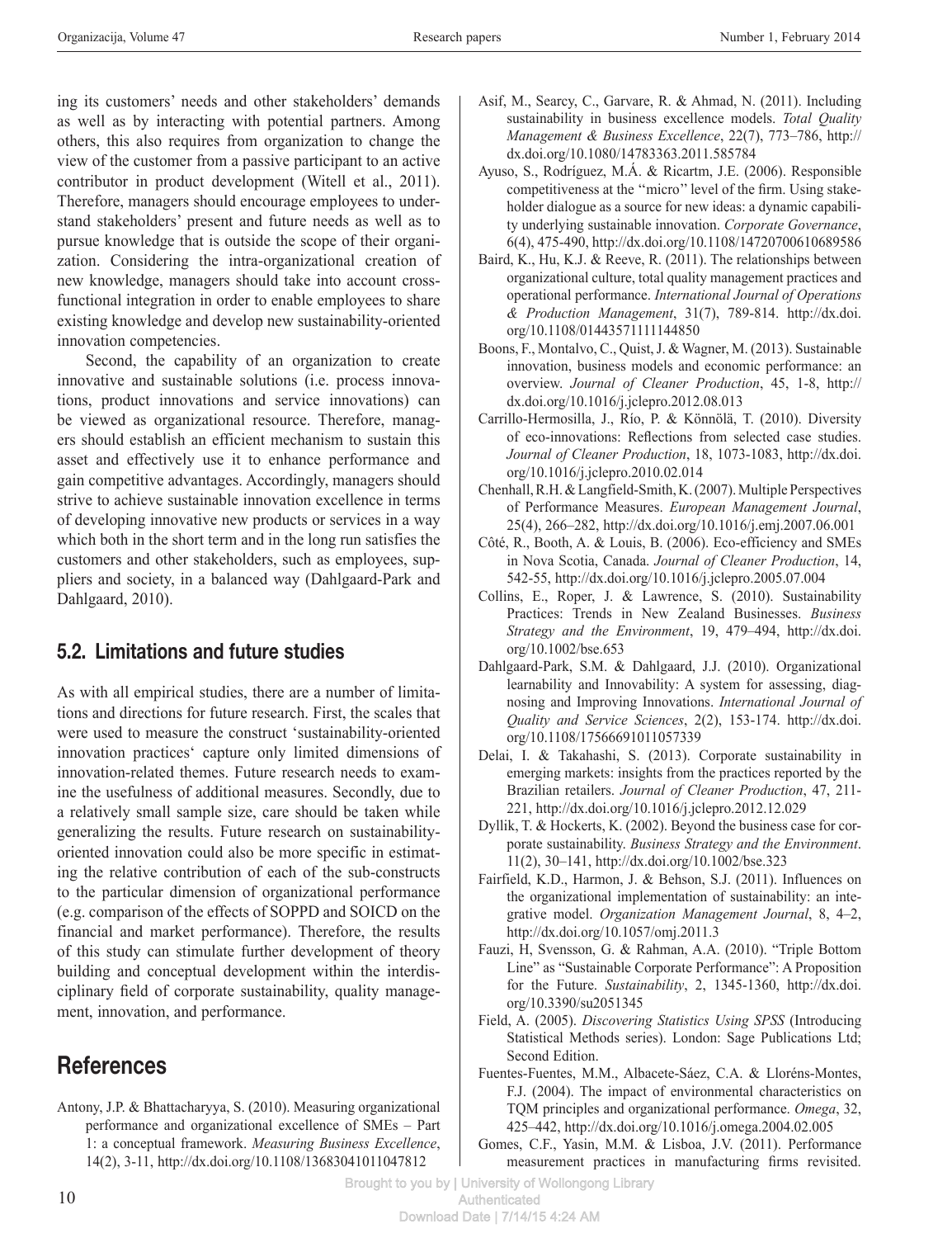*International Journal of Operations & Production Managemen*t, 31(1), 5-30, http://dx.doi.org/10.1108/01443571111098726

- Hahn, T. & Scheermesser, M. (2006). Approaches to Corporate Sustainability among German Companies. *Corporate Social Responsibility and Environmental Management*, 13, 150–165, http://dx.doi.org/10.1002/csr.100
- Hair, J.F.Jr., Black, W.C., Babin, B.J. & Anderson, R.E. (2010). *Multivariate Data Analysis*, 7th ed. London: Pearson Prentice Hall.
- Hallstedt, S.I., Thompson, A.W. & Lindahl, P. (2013). Key elements for implementing a strategic sustainability perspective in the product innovation process. *Journal of Cleaner Production*, 51, 277-288, http://dx.doi.org/10.1016/j.jclepro.2013.01.043
- Hart, S.L. & Milstein, M.B. (2003). Creating sustainable value. *Academy of Management Executive*, 17(2), 56-69, http:// www.jstor.org/stable/4165956
- Hockerts, K., Morsing, M., Eder-Hansen, J., Krull, P., Midttun, A., Halme, M., Sweet, S., Davidsson, P., Sigurjonsson, T. O., & Nurmi, P. (2008). CSR-Driven Innovation: Towards the Social Purpose Business. Frederiksberg: Center for Corporate Social Responsibility, CBS. Retrieved from: http://samfundsansvar. dk/file/318859/csr\_driven\_innovation\_towards\_social\_purpose business september 2008..pdf
- Hutchins, J. & Sutherland, J.W. (2008). An exploration of measures of social sustainability and their application to supply chain decisions. *Journal of Cleaner Production*, 16, 1688– 1698, http://dx.doi.org/10.1016/j.jclepro.2008.06.001
- Kaplan, R.S. & Norton, D.P. (1996). *The Balanced Scorecard: Translating Strategy into Action*. Boston: Harvard Business School.
- Kaplan, R.S. (1983). Measuring manufacturing performance: a new challenge for managerial accounting research. *Accounting Review*, 58(4), 686-703, http://www.jstor.org/stable/247063
- Kaynak, H. (2003). The relationship between total quality management practices and their effects on firm performance. *Journal of Operations Management*, 21, 405–435, http:// dx.doi.org/10.1016/S0272-6963(03)00004-4
- Klewitz, J. & Hansen, E.G. (2013). Sustainability-oriented innovation of SMEs: a systematic review. *Journal of Cleaner Production*, http://dx.doi.org/10.1016/j.jclepro.2013.07.017
- Koo, C., Chung, N. & Ryoo, S.Y. (2013). How does ecological responsibility affect manufacturing firms' environmental and economic performance? *Total Quality Management & Business Excellence*, http://dx.doi.org/10.1080/14783363.20 13.835615
- Lingteringen, E. & Zadek, S. (2005). The Future of Corporate Responsibility Codes, Standards and Frameworks. Executive Briefing. GRI and AccountAbility, 4.
- Lin, C.Y. & Kuo, T.H. (2007). The mediate effect of learning and knowledge on organizational performance. *Industrial Management & Data Systems*, 107(7), 1066-1083, http:// dx.doi.org/10.1108/02635570710816748
- Lozano, R. (2011). Creativity and Organizational Learning as Means to Foster Sustainability. *Sustainable Development*, http://dx.doi.org/10.1002/sd.540
- Maletic, M., Maletic, D. & Gomiscek, B. (2011). Can sustainable quality management contribute to the organizational performance? *African Journal of Business Management*, 5(9), 3723–3734, http://dx.doi.org/10.5897/AJBM10.1575
- Martensen, A., Dahlgaard, J.J., Park-Dahlgaard, S.M. & Grønholdt, L. (2007). Measuring and diagnosing innovation excel-

lence – simple contra advanced approaches: a Danish study. *Measuring Business Excellence*, 11(4), 51-65, http://dx.doi. org/10.1108/13683040710837928

- Maas, S. & Reniers, G. (2013). Development of a CSR model for practice: Connecting five inherent areas of sustainable business. *Journal of Cleaner Production*, http://dx.doi. org/10.1016/j.jclepro.2013.07.039
- Neely, A. & Adams, C. (2000). *Perspectives on performance: the performance prism*. In Bourne, M. (Ed.), Handbook of Performance Measurement, Gee Publishing, London.
- Otley, D. (1999). Performance management: A framework for management control systems research. *Management Accounting Research*, 10 (4), 363–382, http://dx.doi.org/10.1006/ mare.1999.0115
- Poksinska, B., Dahlgaard, J.J. & Eklund, J.A.E. (2003). Implementing ISO 14000 in Sweden: motives, benefits and comparisons with ISO 9000. I*nternational Journal of Quality & Reliability Management*, 20(5), 585–606, http://dx.doi. org/10.1108/02656710310476543
- Prajogo, D.I. & Sohal, A.S. (2003). The relationship between TQM practices, quality performance, and innovation performance An empirical examination. *International Journal of Quality & Reliability Management*, 20(8), 901-918, http://dx.doi. org/10.1108/02656710310493625
- Pujari, D. (2006). Eco-innovation and new product development: understanding the influences on market performance. *Technovation*, 26, 76–85, http://dx.doi.org/10.1016/j.technovation.2004.07.006
- Rennings, K., Ziegler, A., Ankele, K. & Hoffmann, E. (2006). The influence of different characteristics of the EU environmental management and auditing scheme on technical environmental innovations and economic performance. *Ecological Economics*, 57, 45–59, http://dx.doi.org/10.1016/j. ecolecon.2005.03.013
- Rocha, M., Searcy, C. & Karapetrovic, S. (2007). Integrating Sustainable Development into Existing Management Systems. *Total Quality Management & Business Excellence*, 18(1–2), 83–92, http://dx.doi.org/10.1080=14783360601051594
- Salzmann, O., Ionescu-Somers, A. & Steger, U. (2005). The Business Case for Corporate Sustainability: Literature Review and Research Options. *European Management Journal*, 23(1), 27–36, http://dx.doi.org/10.1016/j.emj.2004.12.007
- Schaltegger, S. & Wagner, M. (2006). Managing and measuring the business case for sustainability: Capturing the relationship between sustainability performance, business competitiveness and economic performance. In S. Schaltegger & M. Wagner, (eds) *Managing the business case for sustainability: The integration of social, environmental and economic performance*, pp. 1–27. Sheffield: Greenleaf.
- Schrettle, S., Hinz, A., Scherrer –Rathje, M. & Friedli, T. (2013). Turning sustainability into action: Explaining firms' sustainability efforts and their impact on firm performance. *International Journal of Production Economics*, 147, 73–84, http://dx.doi.org/10.1016/j.ijpe.2013.02.030
- Seuring, S. & Gold, S. (2013). Sustainability management beyond corporate boundaries: from stakeholders to performance. *Journal of Cleaner Production*, 56, 1-6, http://dx.doi. org/10.1016/j.jclepro.2012.11.033
- Siebenhuner, B. & Anold, M. (2007). Organizational learning to manage sustainable Development. *Business Strategy and the Environment*, 16, 339–353, http://dx.doi.org/10.1002/bse.579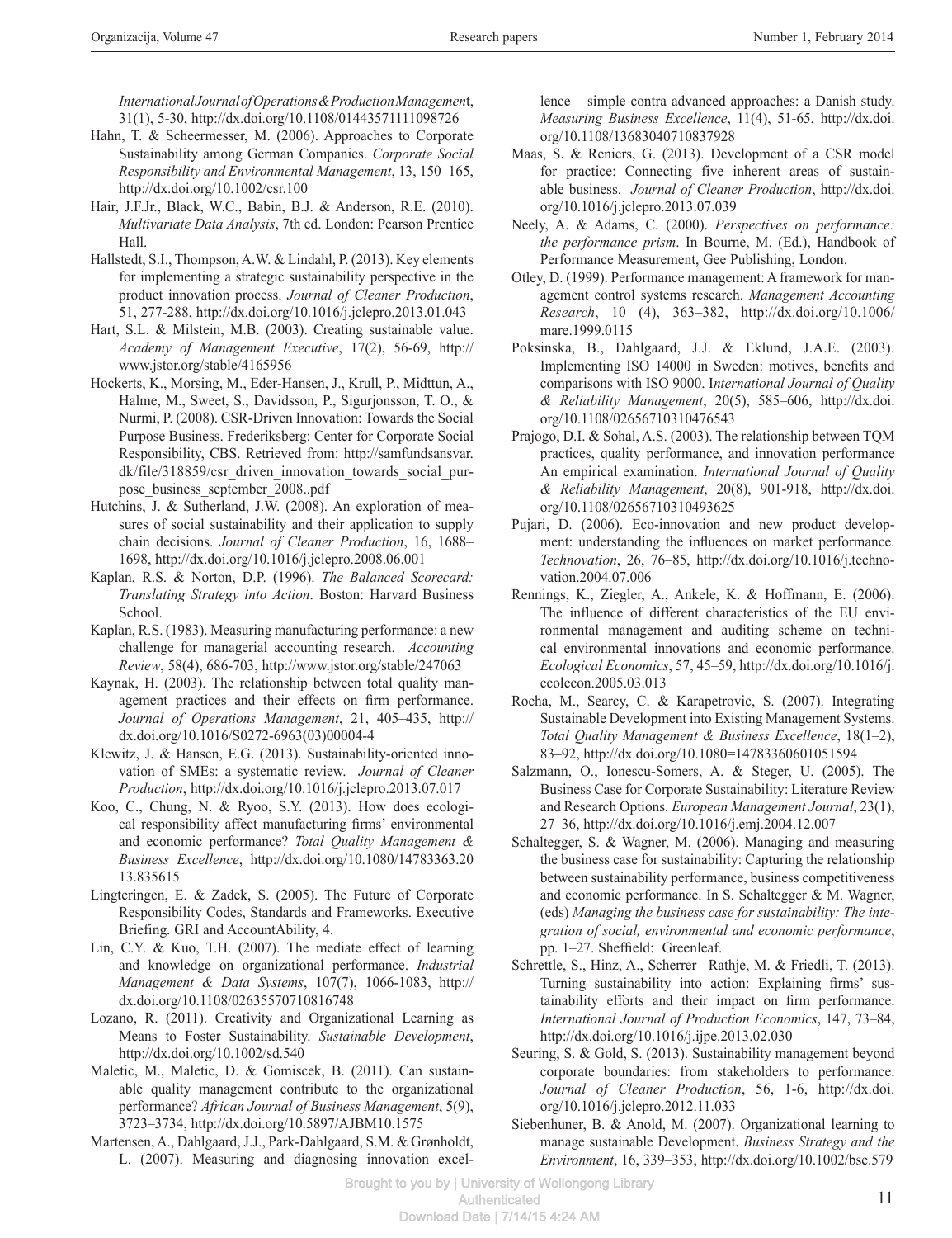- Takala, T. & Pallab, P. (2000). Individual, Collective and Social Responsibility of the Firm. *Business Ethics: A European Review*, 9(2), 109–118, http://dx.doi.org/10.1111/1467- 8608.0018
- Tangen, S. (2003). An overview of frequently used performance measures. *Work Study*. 52(7): 347-54, http://dx.doi. org/10.1108/00438020310502651
- van Kleef, J.A.G. & Roome, N.J. (2007). Developing capabilities and competence for sustainable business management as innovation: a research agenda. *Journal of Cleaner Production*, 15, 38-51, http://dx.doi.org/10.1016/j.jclepro.2005.06.002
- Veleva, V. & Ellenbecker, M. (2001). Indicators of sustainable production: framework and methodology. *Journal of Cleaner Production*, 9, 519–549, http://dx.doi.org/10.1016/S0959- 6526(01)00010-5
- Venkatraman, N. & Ramanujam, V. (1986). Measurement of business performance in strategy research: a comparison of approaches. *Academy of Management Review*, 11(4), 801–14, http://www.jstor.org/stable/258398
- Weber, M. (2008). The business case for corporate social responsibility: A company-level measurement approach for CSR. *European Management Journal*, 26, 247– 261. http://dx.doi. org/10.1016/j.emj.2008.01.006
- Wagner, M. (2010). The role of corporate sustainability performance for economic performance: A firm-level analysis of moderation effects. *Ecological Economics*, 69, 1553–1560, http://dx.doi.org/10.1016/j.ecolecon.2010.02.017
- Wagner, M. (2008). Links between sustainability-related innovation and sustainability management. SFB 649 Discussion Paper 2008-046. Berlin: Technische Universität München. Retrieved, April 13 from http://sfb649.wiwi.hu-berlin.de/ papers/pdf/SFB649DP2008-046.pdf
- Witell, L., Löfgren, M. & Gustafsson, A. (2011). Identifying ideas of attractive quality in the innovation process. *The TQM Journal*, 23(1), 87-99, http://dx.doi.org/10.1108/17542731111097515

Matjaž Maletič is a teaching assistant at Faculty of Organizational Sciences, University of Maribor. His main research interest concerns the quality management, corporate sustainability, integration of quality management and sustainability as well as the overall organizational performance. He holds a bachelor's degree in Wood Science and Technology (University of Ljubljana) and Organization (University of Maribor). He has defended his PhD thesis in September 2013 at the University of Maribor, Faculty of Organizational Sciences.

Damjan Maletič is teaching assistant and researcher at the Faculty of Organizational Sciences, University of Maribor. His

research activities are mainly devoted to the fields of maintenance management and quality management. At present, his research is focused on studying the interaction between quality management, production and maintenance performance. He holds a bachelor's degree in Wood Science and Technology (University of Ljubljana) and Organization (University of Maribor). He is currently a PhD student at the University of Maribor, Faculty of Organizational Sciences.

Jens J. Dahlgaard is Professor Emeritus and previously chair professor at the Division of Quality Technology and Management at Linköping University, Sweden, and before that he was chair professor at Department of Quality Management at the Aarhus School of Business, Denmark where he build up the first master program in Quality Management in Europe. During this period he was also active as one of the founders of The Danish Quality Award and also one of the founders of EUN.TQM (European University Network in TQM). He has received several awards and has been invited as distinguished visiting professor at many European and Asian universities. He is a member of the International Academy for Quality (IAQ), he is also elected as the first president of EAQS (European Academy for Quality Sciences). He has published 15 books and over 100 research articles. He serves on the editorial boards of several international journals and is currently editor of the journal Total Quality Management & Business Excellence (TQM&BE). Professor Dahlgaard is one of the founders and chairman of the yearly QMOD conferences (Quality Management and Organisational Development) – one of the world's largest research conferences on Quality and Service Sciences.

Su Mi Dahlgaard-Park is currently professor at Institute of Service Management, Lunds University, Sweden. Her research areas have been HRM, Quality Management, Organization Theory, Learning and Knowledge Management, and Organizational Change. Within these areas she has published more than 100 research papers and numerous books. She is elected as academician of IAQ (International Academy for Quality) and co-founder and co-chair of the International QMOD/ ICQSS (Quality Management and Organizational Development) Conference during the last 13 years. She is a frequent keynote speaker at International conferences and has been invited as distinguished visiting professor in many European and Asian universities.

Boštjan Gomišček is associate professor at the University of Maribor, Faculty of Organizational Sciences, Slovenia. As head of the Laboratory for Quality Management he is predominantly engaged in the following research fields: quality management, maintenance management and environmental protection.

Brought to you by | University of Wollongong Library **Authenticated** Download Date | 7/14/15 4:24 AM